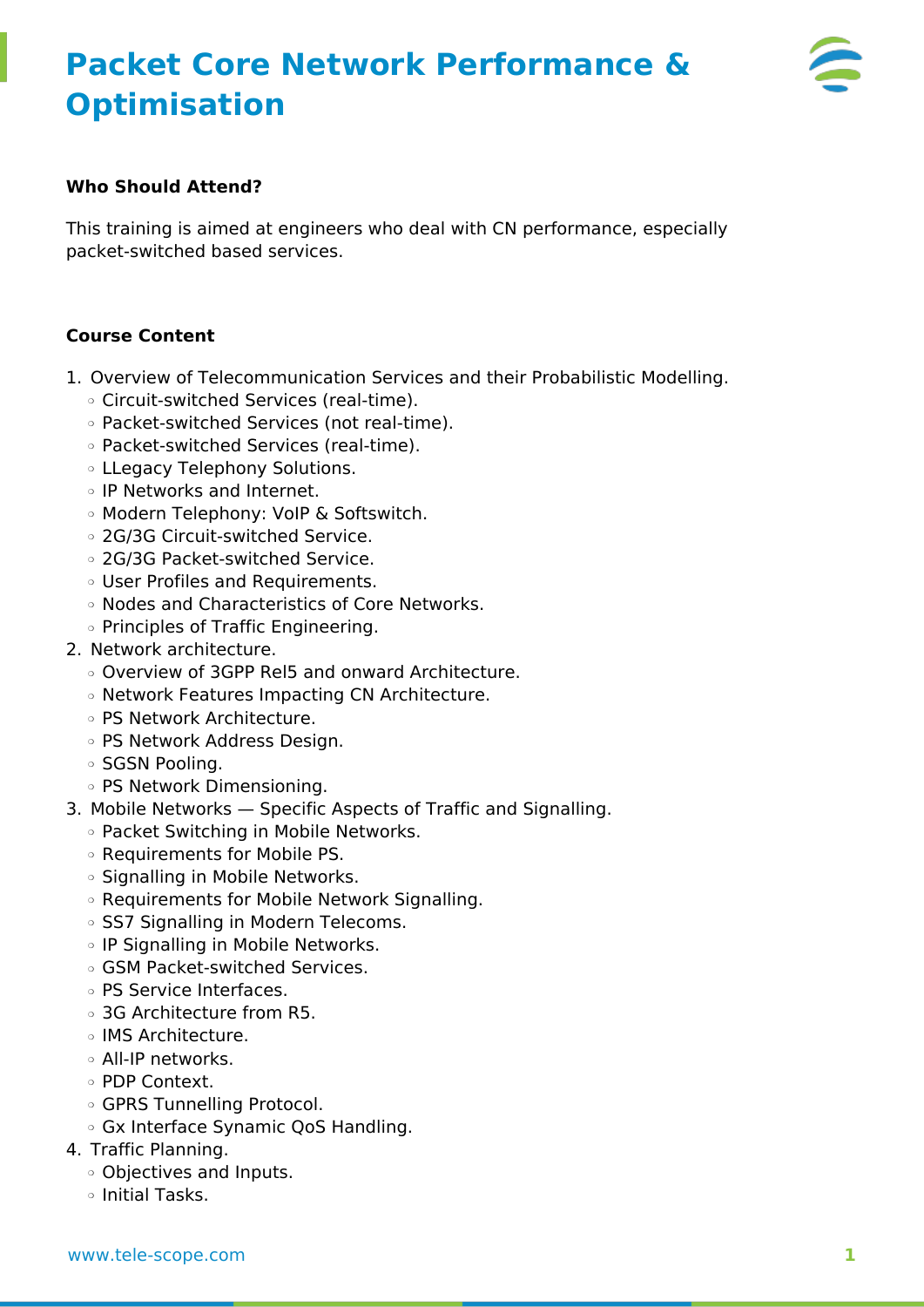

# **Packet Core Network Performance & Optimisation**

- ❍ Traffic Modelling.
- ❍ Outputs.
- ❍ Traffic Cases.
- ❍ PS Traffic.
- ❍ Reference Network Model.
- ❍ Traffic Dispersion.
- ❍ CN Node Dimentioning.
- ❍ Examples of CN Node Licensing.
- 5. QoS Solutions in Transport Network Planning.
	- ❍ Internet Protocol.
	- ❍ IPv4 and IPv6 Transition.
	- ❍ Transport Alternatives: ATM and Ethernet.
	- ❍ Transport Alternatives: MPLS.
	- ❍ MPLS Network Architecture.
	- ❍ MPLS Signalling.
	- ❍ MPLS Protection Mechanism.
	- ❍ IP over MPLS.
	- ❍ Impact of ATM, Ethernet, and MPLS.
	- ❍ QoS in IPv4 Integrated Services.
	- ❍ Differentiated Services.
	- ❍ QoS Handling in MPLS.
	- ❍ 3G Traffic Classes vs. DiffServ.
	- ❍ DiffServ and MPLS QoS Mapping.
- 6. Other Aspects of 3G Network Planning.
	- ❍ Expansion and Migration Planning.
	- ❍ Interconnection Planning.
	- ❍ Interconnection of Mobile Backbones.
- 7. Performance Analysis.
	- ❍ Accessibility KPIs for Packet CN.
	- ❍ Retainability KPIs for Packet CN.
	- ❍ Service delivery KPIs for Packet CN.

### **Course Objectives**

Participants attending this course will be given the framework for 3G CN planning, dimensioning, and performance optimisation. During the course , we will discuss network design and planning, traffic analysis, and generic KPIs and counters. Example calculations will be done in reference to different CN nodes (in terms of different solutions) and QoS requirements, capacity and licensing dimensioning.

#### **Prerequisites**

Participants must have basic knowledge of Core Network. Practical experience is recommended.